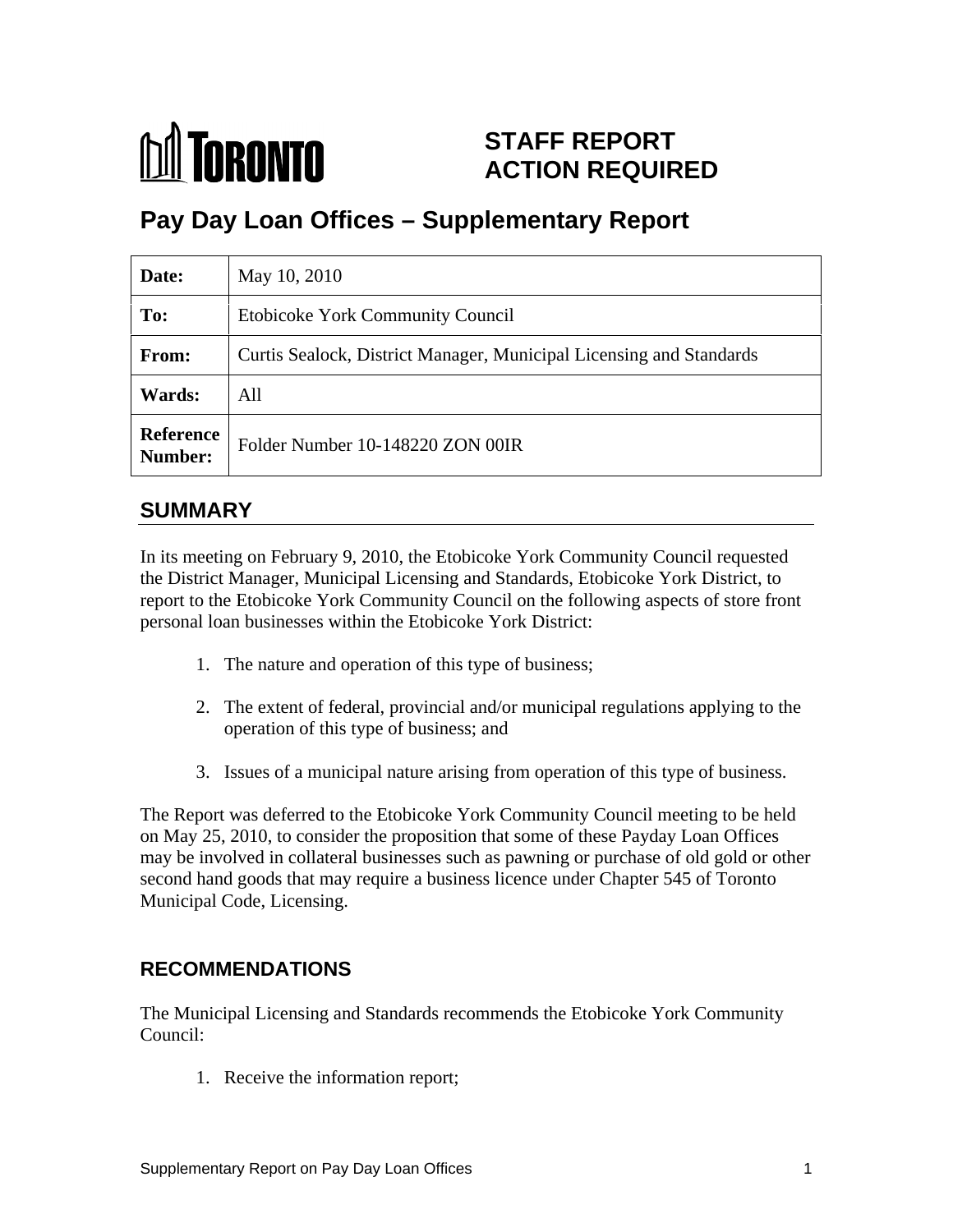- 2. Direct the Director of Licensing Unit, Municipal Licensing and Standards, to conduct an investigation and report on the Payday Loan Offices that may be involved in pawning or purchase of old gold or other second hand goods that may require a business licence under Chapter 545 of Toronto Municipal Code, Licensing; and
- 3. Specify the location(s) for the investigation.

### **Financial Impact**

There will be no financial implications resulting from the adoption of this report.

## **ISSUE BACKGROUND**

There have been an increasing number of store front businesses operating in Ward 11 – York South-Weston, which provide personal loans. These businesses are often advertised as providing loans in the form of a pay day advance and apparently operate not in conjunction with conventional banks and trust companies.

As there appears to be a proliferation of this type of businesses in some neighbourhoods within the Etobicoke York District, the Etobicoke York Community Council requested the District Manager, Municipal Licensing and Standards, Etobicoke York District, to report on the nature of these businesses, issues of a municipal nature that may be associated with this type of businesses, and the extent of municipal, provincial and/or federal regulation of these businesses.

It has also been suggested that some of these Payday Loan Offices may be involved in collateral businesses such as pawning or purchase of old gold or other second hand goods that may require a business licence under Chapter 545 of Toronto Municipal Code, Licensing.

## **COMMENTS**

#### 1. Nature and Operation of the Business

A payday loan, sometimes known as a payday advance, is a short-term loan for a small amount of money that a borrower usually is required to pay back on or before his or her next payday (whether that payday is from a job or some other income source such as a pension).

Payday lenders often limit the loan to about 30 or 40% of the expected net amount of the borrower's next paycheque. The average payday loan in Canada is about \$300 for a term of two weeks. Usually the borrower writes a cheque to the lender for the amount that was borrowed, plus all of the interest and fees. The cheque is usually post-dated to the next payday, and is usually cashed at that time. Lenders typically require a borrower to show pay stubs proving three months of continuous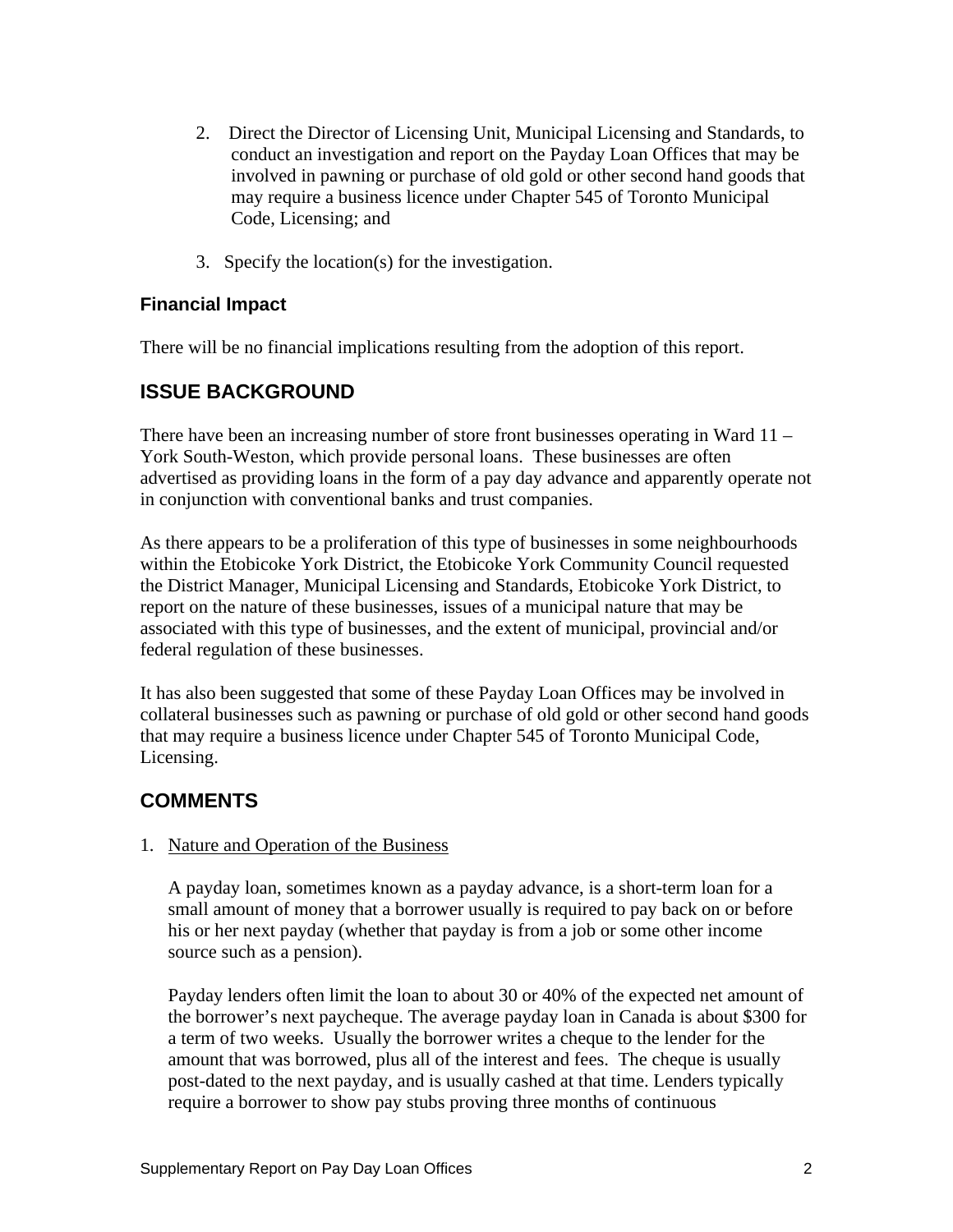employments, supply proof of address, such as a recent utility bill and have an active chequing account.<br>Payday loans are offered by privately owned payday loan companies and by most

cheque-cashing outlets. Payday lenders also operate on the Internet.

Canada's payday lending industry has grown rapidly, first appearing in western Canada in the early nineties and migrating eastward. On basis of 2009 statistics, there were about 1,350 payday loan storefronts in Canada, with about 750 of these stores operating in Ontario.

Payday loans are the most expensive way to borrow money. To ensure borrowers pay back the loan, payday lenders normally ask for a post-dated cheque or authorization for a direct withdrawal from the borrower's bank account for the amount of the loan, plus all the different fees and interest charges that will be added to the original amount of the loan. It is the combination of multiple fees and interest charges that makes payday loans so expensive.

To use the example given in "The Cost of Payday Loans" brochure published by the Canada's Office of Consumer Affairs, the cost of a \$300 loan taken for 14 days is \$1.15 for borrowing from a line of credit, \$2.42 for overdraft protection on a bank account, \$4.13 for cash advance for a credit card, and \$50.00 for a Payday loan. [\(http://www.fcac.gc.ca/eng/publications/PaydayLoans/PDF/PaydayLoans-eng.pdf](http://www.fcac.gc.ca/eng/publications/PaydayLoans/PDF/PaydayLoans-eng.pdf))

#### **Comparing the cost of a payday loan with other types of short-term loan**



Based on a \$300 loan taken for 14 days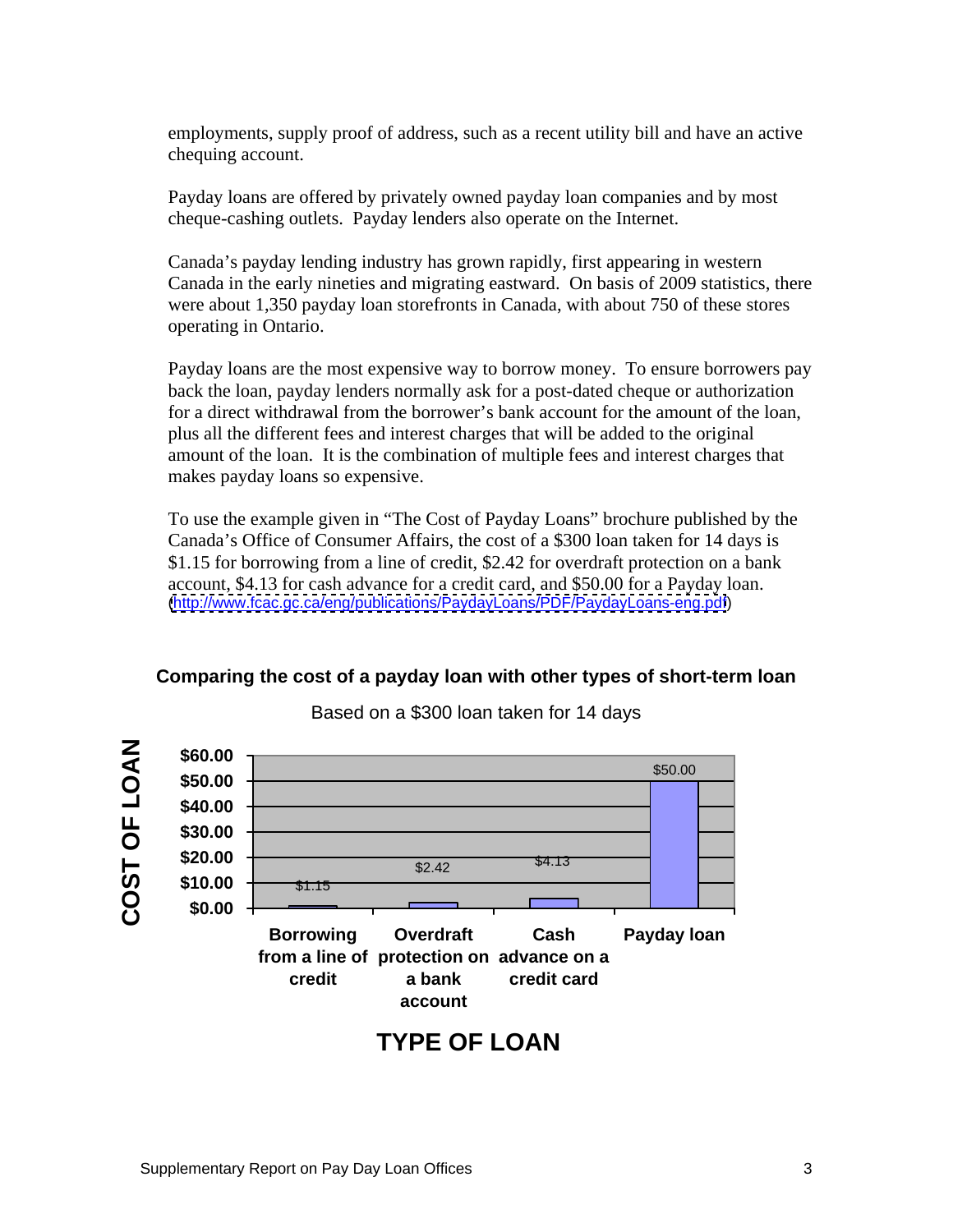### 2. The Extent of Federal, Provincial and/or Municipal Regulations applying to Payday **Loan Operations**

The Financial Consumer Agency of Canada (FCAC), a federal agency, ensures compliance with the consumer protection laws that apply to banks and federally incorporated trust, loan and insurance companies. However, it does not regulate payday loan companies. The Government of Canada's Bill C-26, an Act to Amend the Criminal Code provides Provinces across Canada with the opportunity to set the maximum total cost of borrowing for payday loan agreements in their own jurisdictions if they meet specific requirements and request designation.

The Ontario Payday Loan Act 2008, which received royal assent on June 18, 2008, requires payday lenders and loan brokers to be licensed, starting on April 1, 2009. The legislation also sets a maximum total cost of borrowing cap for payday loan agreements in Ontario of \$21 per \$100 borrowed, as recommended by Ontario's Maximum Total Cost of Borrowing Advisory Board. [\(http://ogov.newswire.ca/ontario/GPOE/2009/03/13/c8457.html?lmatch=&lang=\\_e.html](http://ogov.newswire.ca/ontario/GPOE/2009/03/13/c8457.html?lmatch=&lang=_e.html))

In addition, it prohibits certain industry practices, including "rollover" loans, effective July 1, 2009, gives payday loan borrowers a two-day "cooling off" period to cancel a loan with no reason without incurring a penalty, effective July 1, 2009 and establishes an Ontario Payday Lending Education Fund, paid for by licencees.

The City of Toronto Municipal Code Chapter 545, Licensing, does not require payday loan businesses to be licensed. Municipal Licensing and Standards was previously requested by the Licensing and Standards Committee to report on this subject matter. The report was withheld because of the pending Ontario Payday Loan Act, which has now been enacted.

This legislation, which now comes under the jurisdiction of the Province, provides for enforcement through prosecutions and the ability, subject to appeal, to revoke the licences of payday lenders and loan brokers.

#### 3. Issues of a Municipal nature arising from operation of this type of business

One of the issues of a Municipal nature that may involve the operation of Payday Loan Offices under the jurisdiction of Municipal Licensing and Standards is the possible violation of the local Zoning By-laws, in the event that office use is not permitted in that Zoning District where the Payday Loan Office is located, for example, using a residental property as a Payday Loan Office which does not qualify under the conditions of Home Occupations.

If the individual Payday Loan Offices are also involved in collateral businesses such as pawning or purchase of old gold or other second hand goods, they may, subject to investigation and review, require a business licence under Chapter 545 of Toronto Municipal Code, Licensing.